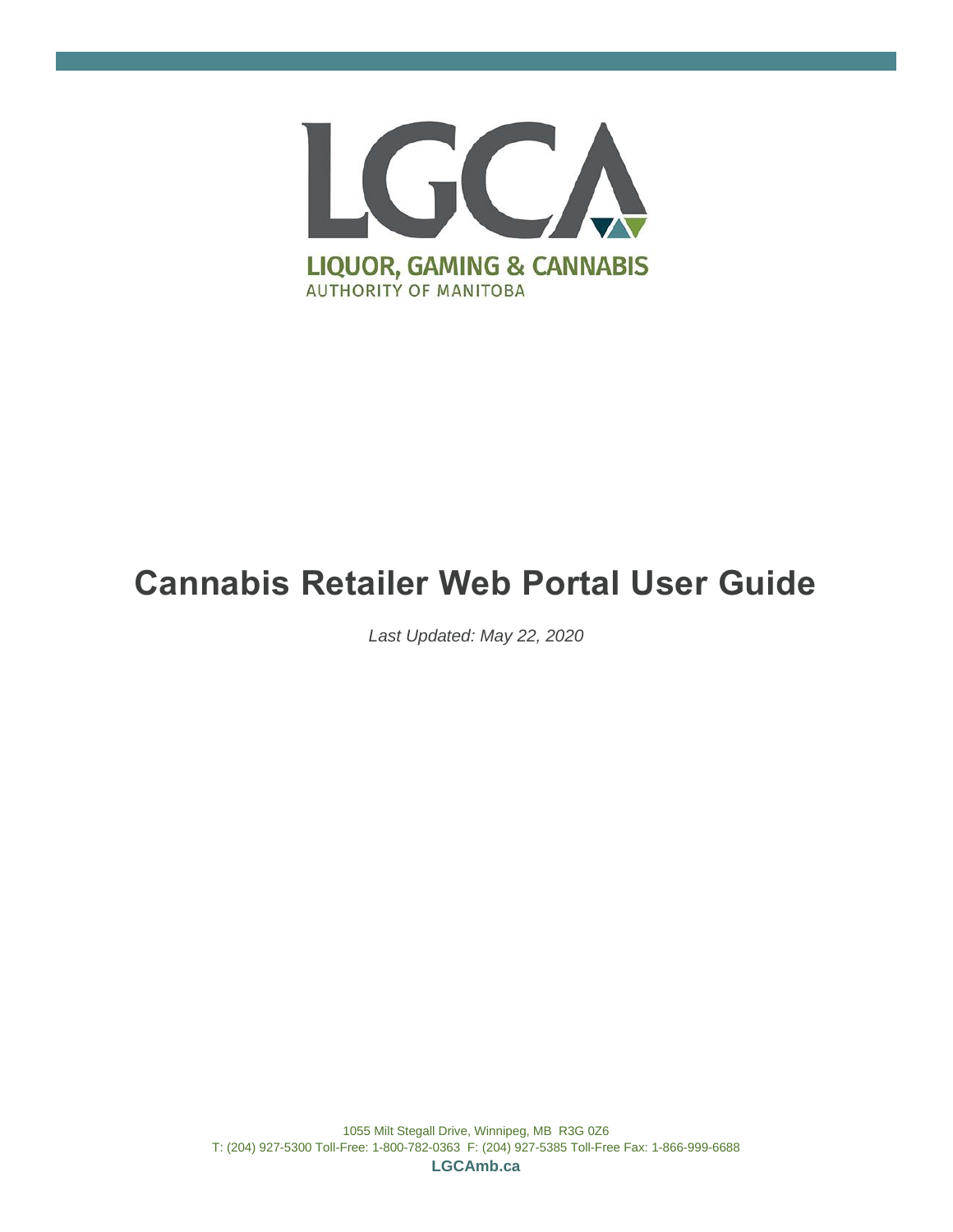### **Table of Contents**



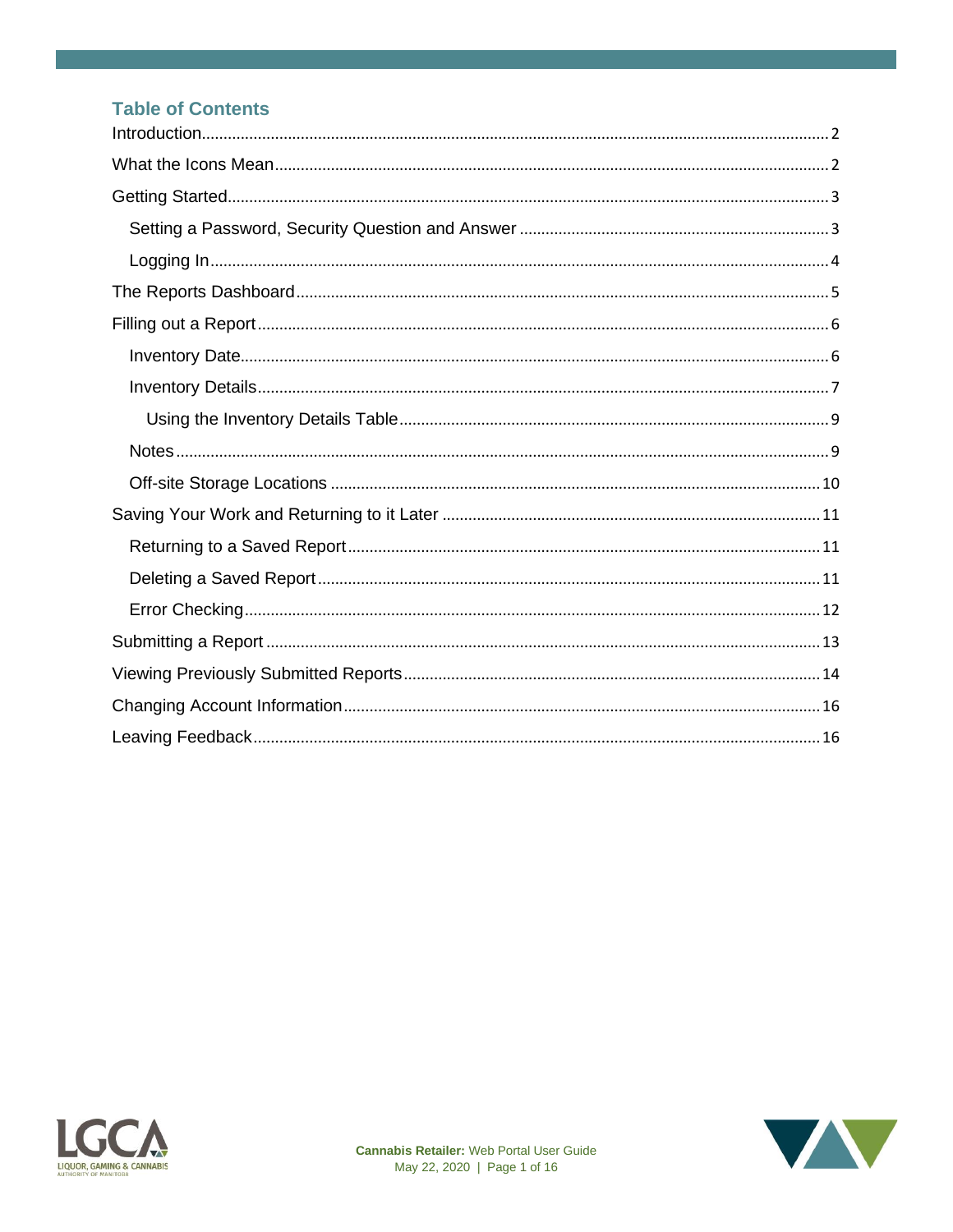### <span id="page-2-0"></span>**Introduction**

The *Terms and Conditions: Retail Cannabis – General* require that the licensee submit monthly inventory reports through the LGCA's Cannabis Retailer Web Portal. This guide outlines what information is required and how to navigate the web portal.

Cannabis retailers will have access to their own portal on the MyLGCA.ca website where they can submit inventory reports as well as view upcoming and previously submitted reports. This paper and postage free system requires only an internet connection to use.

In brief, a cannabis retailer inventory report consists of counts of packages in three major categories: Inventory Additions, Inventory Reductions and Balance on Hand. If you are a new cannabis retailer we encourage you to read this guide carefully before starting your first report to familiarize yourself with the inventory categories and the design and functionality of the report.

As the retail cannabis industry is new, we encourage retailers to leave feedback on their experiences filling out reports and with the web portal in general. We are particularly interested in ways of streamlining and automating this process in the future and look forward to identifying ways to make this happen.

# <span id="page-2-1"></span>**What the Icons Mean**

Throughout this guide icons will appear highlighting important points.



This is the note icon that indicates that something is important – either a concept to master a task at hand or a fundamental point for understanding further topics.

This is the tip icon that indicates a more efficient way of doing something.



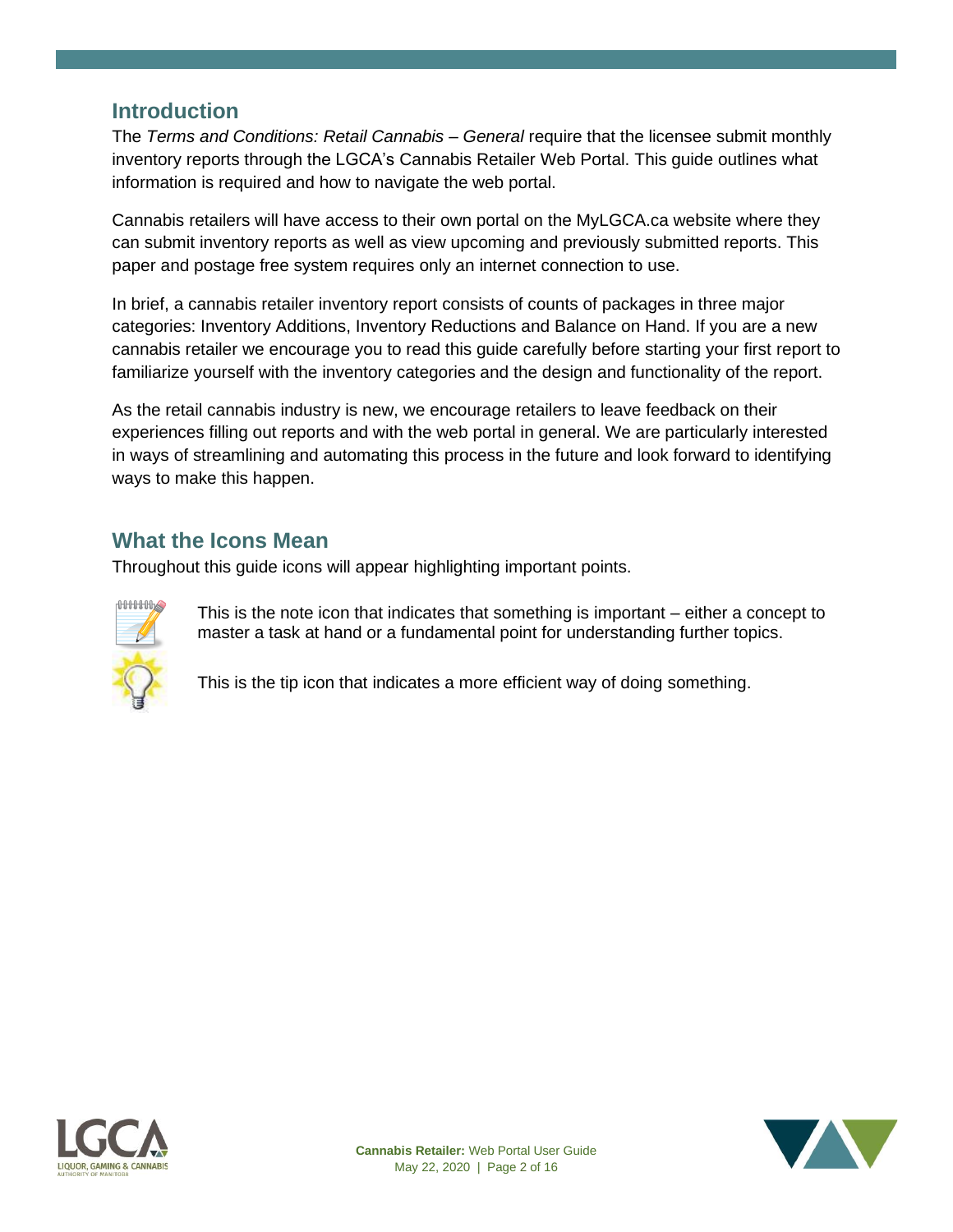# <span id="page-3-0"></span>**Getting Started**

Before you can log in to our retailer portal, you must first contact the LGCA at [audit@LGCAmb.ca.](mailto:audit@LGCAmb.ca) All accounts on our cannabis retailer web portal must be created by a member of the LGCA's audit department.

After notifying our audit department of the name and email address of the staff member(s) responsible for submitting inventory reports, you will receive an email with a link to finish setting up your account. The link will expire in 24 hours. Please contact [audit@LGCAmb.ca](mailto:audit@LGCAmb.ca) if your link has expired and you require a new one.

### <span id="page-3-1"></span>**Setting a Password, Security Question and Answer**

Clicking the link will take you to the following account setup page where you can provide your account credentials.

| Set up your MyLGCA account.       |                                                                                                    | Using your MyLGCA account                                                                                                                            |
|-----------------------------------|----------------------------------------------------------------------------------------------------|------------------------------------------------------------------------------------------------------------------------------------------------------|
| * Required.                       |                                                                                                    | As a licensed cannabis retailer in the<br>province of Manitoba, you are<br>required to submit monthly inventory<br>reports to the Liquor, Gaming and |
| Password: *                       |                                                                                                    | Cannabis Authority of Manitoba.                                                                                                                      |
|                                   | <b>Medium Password</b>                                                                             | Your MyLGCA account makes this<br>process quick and easy.                                                                                            |
|                                   | Password must contain a minimum of six characters<br>including at least one letter and one number. |                                                                                                                                                      |
| <b>Confirm Password: *</b>        |                                                                                                    |                                                                                                                                                      |
| <b>Security Question: *</b>       | What was the name of your elementa<br>$\blacktriangledown$                                         |                                                                                                                                                      |
| <b>Answer to Security</b>         | asdf                                                                                               |                                                                                                                                                      |
| Question: *                       | Security answer is case sensitive.                                                                 |                                                                                                                                                      |
|                                   | c<br>$2v+1$                                                                                        |                                                                                                                                                      |
| Prove you're not a                | Z2vLDOg                                                                                            |                                                                                                                                                      |
| robot. Enter the code<br>above. * | The code is case sensitive.                                                                        |                                                                                                                                                      |
|                                   | Set Up My Account                                                                                  |                                                                                                                                                      |
|                                   |                                                                                                    |                                                                                                                                                      |

# **Account Setup**



While you are typing your password, its strength is calculated and displayed below the text box. A stronger password is more difficult for an unauthorized person or computer to discover.

When you are finished and have met the minimum password complexity requirements, click **Setup My Account** to proceed. You will get an email confirming your account is setup and containing a link to the login page.



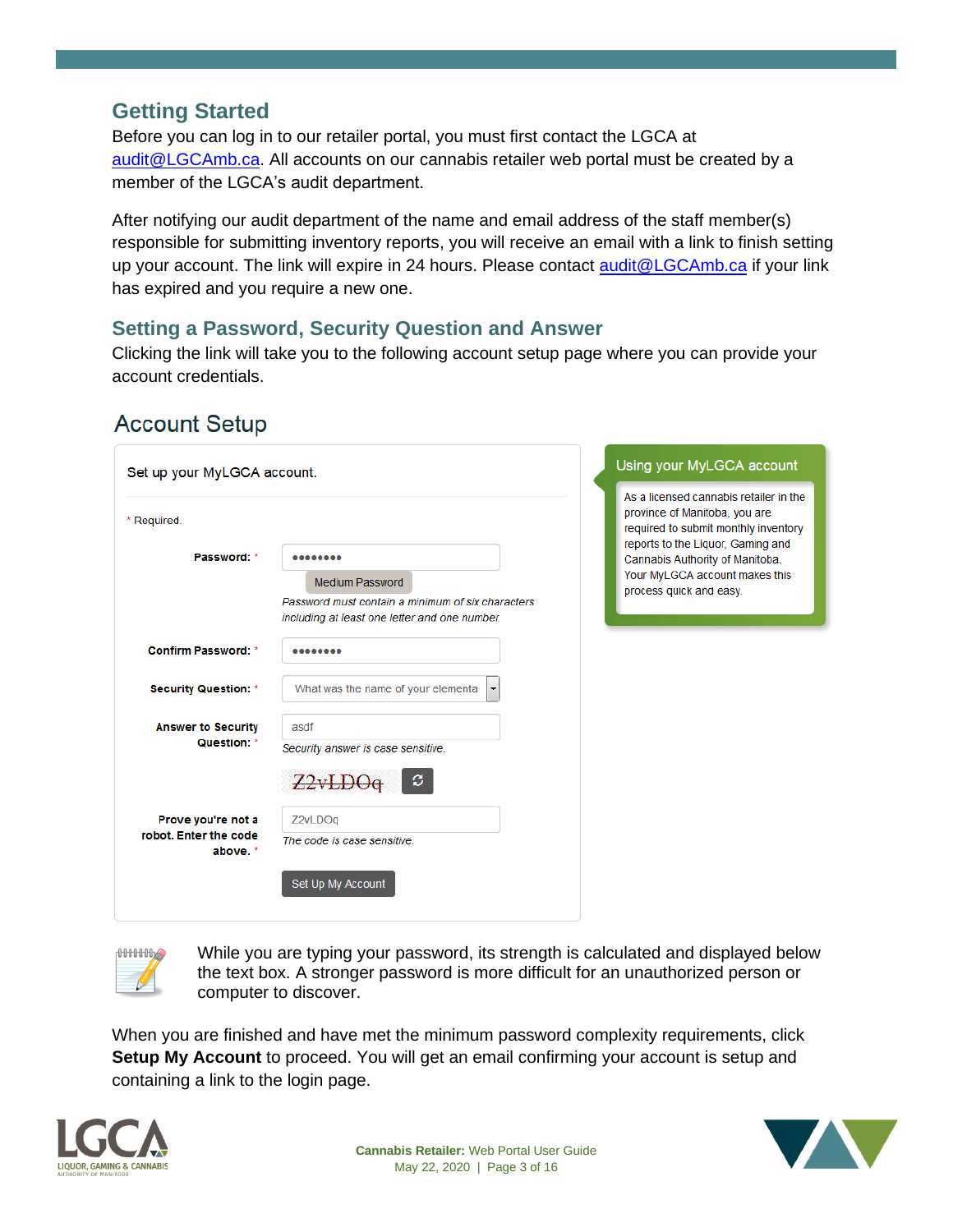### <span id="page-4-0"></span>**Logging In**

You can log in at the following URL:<https://www.mylgca.ca/Audit/Cannabis/Account/Login> or by clicking the Retailer Login link in the site footer from the home page.

|                        | Your online resource for one-time social events in Manitoba.                                                                                                                                                                                                                                                                                                                                                                     | Unsure where to start?<br><b>Click Here</b>                                        |
|------------------------|----------------------------------------------------------------------------------------------------------------------------------------------------------------------------------------------------------------------------------------------------------------------------------------------------------------------------------------------------------------------------------------------------------------------------------|------------------------------------------------------------------------------------|
| 守合                     | Are you serving liquor and running a raffle?<br>If you're serving or selling liquor at your one-time event and running a raffle such as a 50/50 or player's<br>choice, apply here.<br>If your venue already has a liquor licence and will be providing the liquor for your event, you will only need<br>to complete a one-time raffle application.                                                                               | Apply<br><b>Check Status</b>                                                       |
| Only serving liquor?   | If you're serving or selling liquor at your one-time event, apply here.<br>If your venue already has a liquor licence and will be providing the liquor for your event, you don't need a<br>liquor permit. Check with your venue before completing this application.                                                                                                                                                              | Apply<br><b>Check Status</b>                                                       |
| Only running a raffle? | If you're running a one-time raffle such as a 50/50 or player's choice at a public place of amusement (i.e. a<br>banquet hall, restaurant, bar or community centre), apply here.<br>If you are a charitable or religious organization and are planning to run a raffle over a longer period or<br>planning on pre-selling tickets, click here for more information. Long-term raffles require a separate<br>application process. | Apply<br><b>Check Status</b>                                                       |
|                        | Liquor Permit Terms and Conditions   Raffle Licence Terms and Conditions   Privacy Notice<br><b>Retaller Login</b>                                                                                                                                                                                                                                                                                                               | Liquor Contact: onlinepermits@LGCAmb.ca<br>Raffle Contact: gaminglicence@LGCAmb.ca |

Save the login link above or from your Account Setup Complete email as a bookmark for easy access to the retailer web portal in the future.

The retailer login page looks like this:

# **Cannabis Retailer Login**

| Log in to MyLGCA      |            |  |
|-----------------------|------------|--|
| Email: *              |            |  |
| Password: *           |            |  |
|                       | * Required |  |
|                       | Log in     |  |
| Forgot your password? |            |  |



If the login page does not say Cannabis Retailer Login at the top, you won't be able to log in. Social occasion liquor permit and raffle licence applicants use the same site and have a similar looking but different login page.



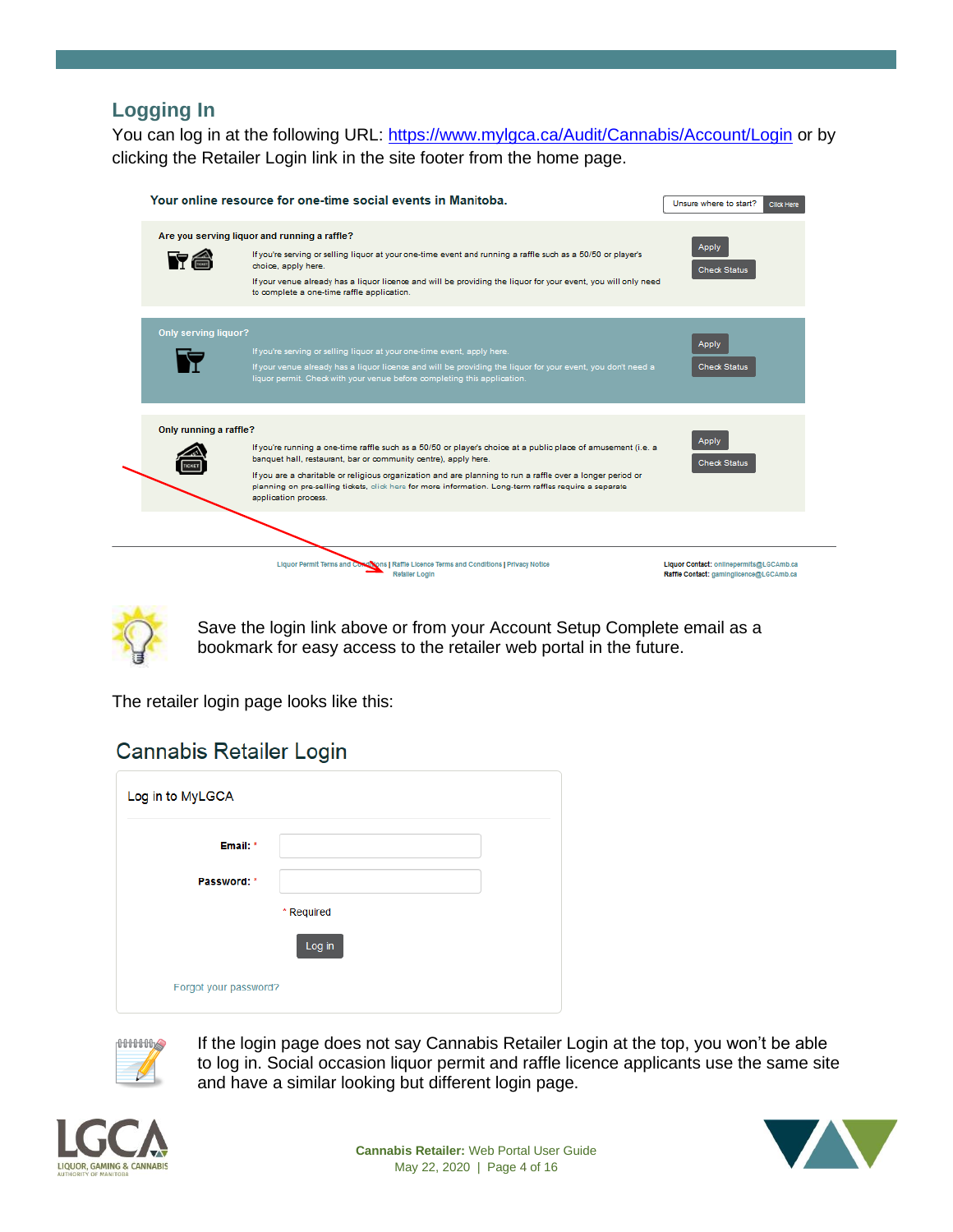# <span id="page-5-0"></span>**The Reports Dashboard**

Once you are logged in you will be taken to the reports dashboard. You can get to this page at any time by clicking on the **Inventory Reports** link from the top menu. This dashboard contains a general overview of your in-progress, upcoming and already submitted reports. The far right columns of each table contain buttons you can click to work on or view specific information about a particular report.

# Report Overview: Retailer Store Name Here

Address: 1055 Milt Stegall Drive, Winnipeg Licence Number: ####-RC-#####

| Incomplete Report      |                                                                     |                    |                   |                  |                    |            |             |
|------------------------|---------------------------------------------------------------------|--------------------|-------------------|------------------|--------------------|------------|-------------|
|                        | You don't have any incomplete inventory reports saved.              |                    |                   |                  |                    |            |             |
| <b>Upcoming Report</b> |                                                                     |                    |                   |                  |                    |            |             |
| <b>Status</b>          | <b>Reporting Period</b>                                             |                    | Due Date          |                  |                    |            |             |
| On time                | November, 2019                                                      |                    | December 09, 2019 |                  | Start              | Upload CSV |             |
|                        | Submitted Report(s)                                                 |                    |                   |                  |                    |            |             |
|                        | <b>Reporting Period</b><br><b>Due Date</b><br><b>Submitted Date</b> |                    |                   |                  |                    |            |             |
| October, 2019          |                                                                     | November 08, 2019  |                   |                  | November 05, 2019  |            | <b>View</b> |
| September, 2019        |                                                                     | October 08, 2019   |                   | October 07, 2019 |                    |            | <b>View</b> |
| August, 2019           |                                                                     | September 09, 2019 |                   |                  | September 09, 2019 |            | <b>View</b> |
| <b>July, 2019</b>      |                                                                     | August 08, 2019    |                   | August 05, 2019  |                    |            | <b>View</b> |
| June, 2019             |                                                                     | July 08, 2019      |                   | July 08, 2019    |                    |            | <b>View</b> |



You must complete and submit the current report before a new report becomes available in the Upcoming Report section.

### **Starting a Report**

To start working on a new report, click the **Start** or **Upload CSV** buttons at the right of the Upcoming Report table on the reports dashboard. If you click the **Start** button, you will immediately be taken to a new page with a blank report ready to work on.

If you click the **Upload CSV** button, a box will slide down where you can choose the CSV file containing your inventory data using the **Browse…** button. Once you've chosen your file, click



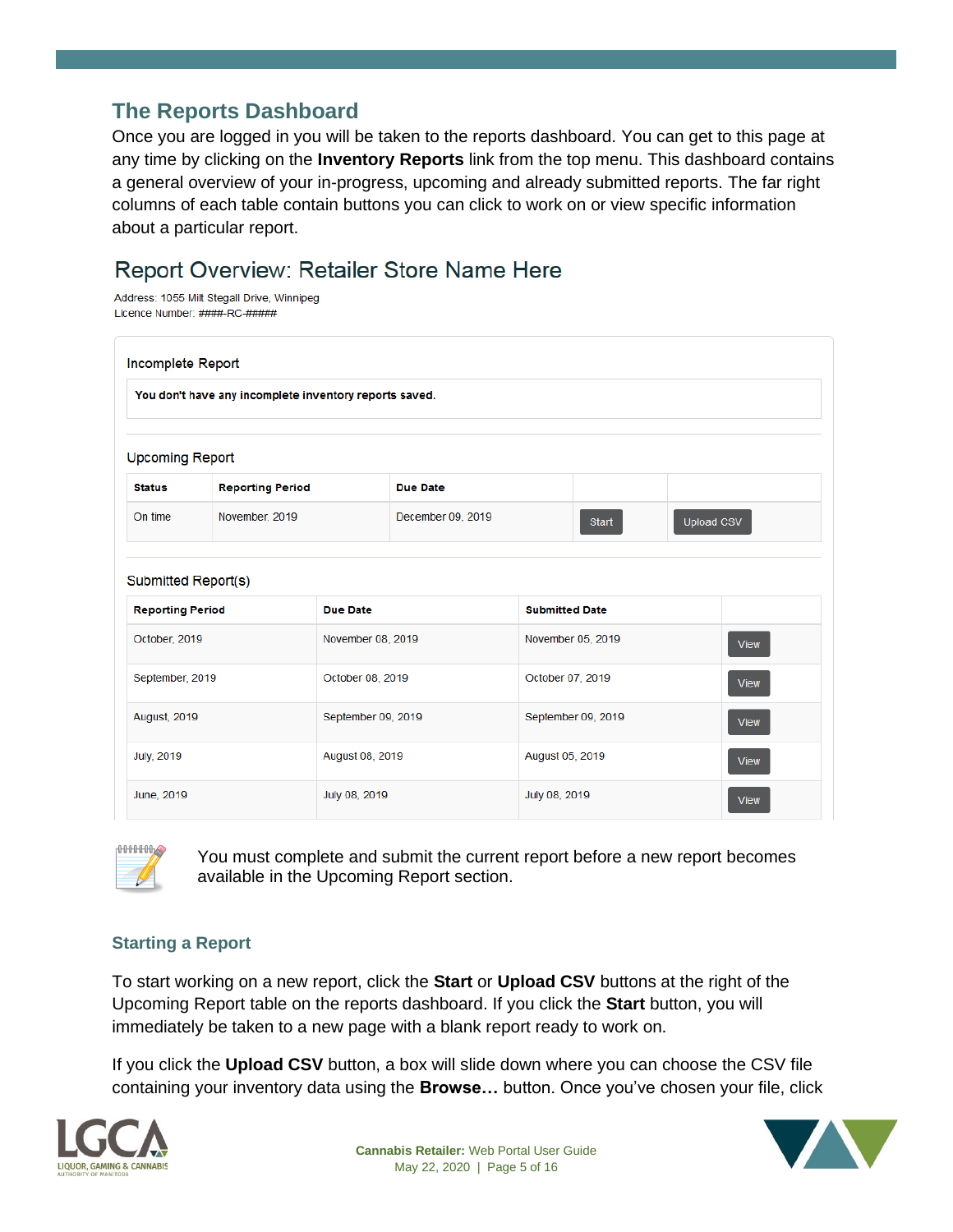**Submit** to start a new report based on the CSV contents. If any errors in your CSV file prevent starting a new report they will be displayed within the dialog.

Please contact **[audit@LGCAmb.ca](mailto:audit@LGCAmb.ca)** if you are interested in using CSV files to fill out the inventory details section of the report. A member of our team will send you the file specification and be ready to answer your questions.

| <b>Report Overview: Retailer Store Name Here</b><br>Address: 1055 Milt Stegall Drive, Winnipeg<br>Licence Number: ####-RC-##### |                                                        |                                                |                       |                           |                   |
|---------------------------------------------------------------------------------------------------------------------------------|--------------------------------------------------------|------------------------------------------------|-----------------------|---------------------------|-------------------|
| Incomplete Report                                                                                                               |                                                        |                                                |                       |                           |                   |
|                                                                                                                                 | You don't have any incomplete inventory reports saved. | Upload data to start your report faster.       |                       | $\boldsymbol{\mathsf{x}}$ |                   |
| <b>Status</b><br>On time                                                                                                        | <b>Reporting Peric</b><br>November, 2019               | <b>Choose file</b><br>Browse No file selected. |                       |                           | <b>Upload CSV</b> |
| Submitted Report(s)                                                                                                             |                                                        |                                                |                       | Submit                    |                   |
| <b>Upcoming Report</b><br><b>Reporting Period</b>                                                                               |                                                        | <b>Due Date</b>                                | <b>Submitted Date</b> |                           |                   |

# <span id="page-6-0"></span>**Filling out a Report**

All the information for the report can be entered on a single page. Reports consist of the inventory date, inventory details and notes.

#### **Cannabis Retailer Inventory Report**

| <b>Retailer Store Name Here</b>   |
|-----------------------------------|
| 1055 Milt Stegall Drive, Winnipeg |
| ####-RC-#####                     |
| Reporting Period: November, 2019  |
|                                   |
|                                   |

| Save your progress at any time using the "Save" button below |  |
|--------------------------------------------------------------|--|
| * Required.                                                  |  |
| <b>Inventory Date: *</b>                                     |  |

### <span id="page-6-1"></span>**Inventory Date**

This will be the last day of the previous month. Reports from your Point of Sale (POS) system showing the month end inventory balances, total sales for the month, returns, transfers and purchases for the month should be generated as of the close of business on this day.



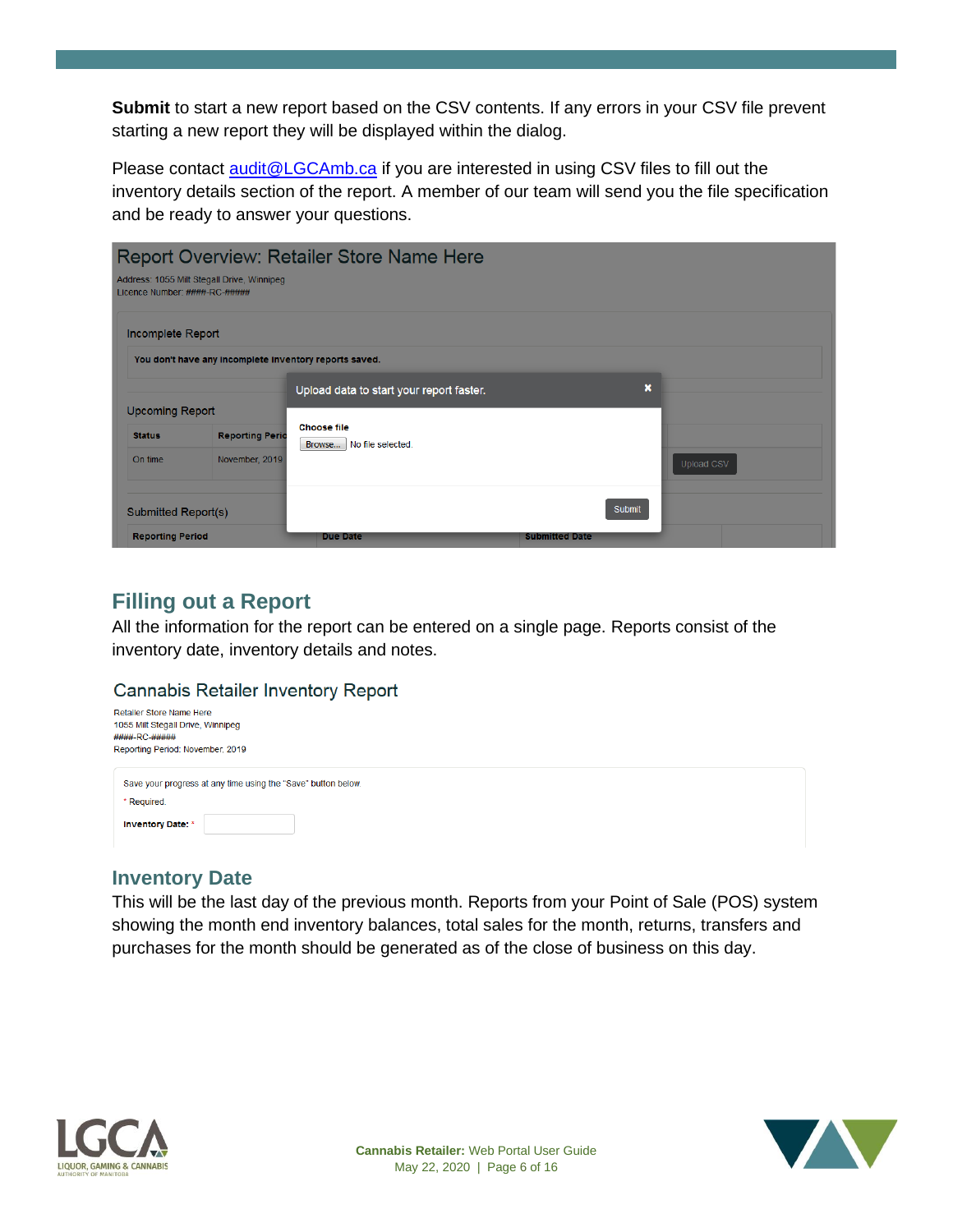### <span id="page-7-0"></span>**Inventory Details**

This section makes up the bulk of the report and consists of a single table.



For each UPC, enter the counts of individual packages in each of the following categories as of the Inventory Date from the report header.

Click or start typing in the UPC box and a list of suggestions will appear filtering on the following fields from MBLL's product catalogue: UPC, SUPPLIER / BRAND, SUBTYPE, PRODUCT DESCRIPTION and PACKAGE SIZE. Clicking on any of the suggestions will fill in the rest of the UPC. Hover over the UPC later to view the product details.







If you have a UPC that is not in MBLL's product catalogue we won't be able to offer suggestions in the dropdown, but you can still enter it here.

Use the TAB key to go to the next column.

It's okay to leave the count for a category blank if it is not applicable for the current UPC.



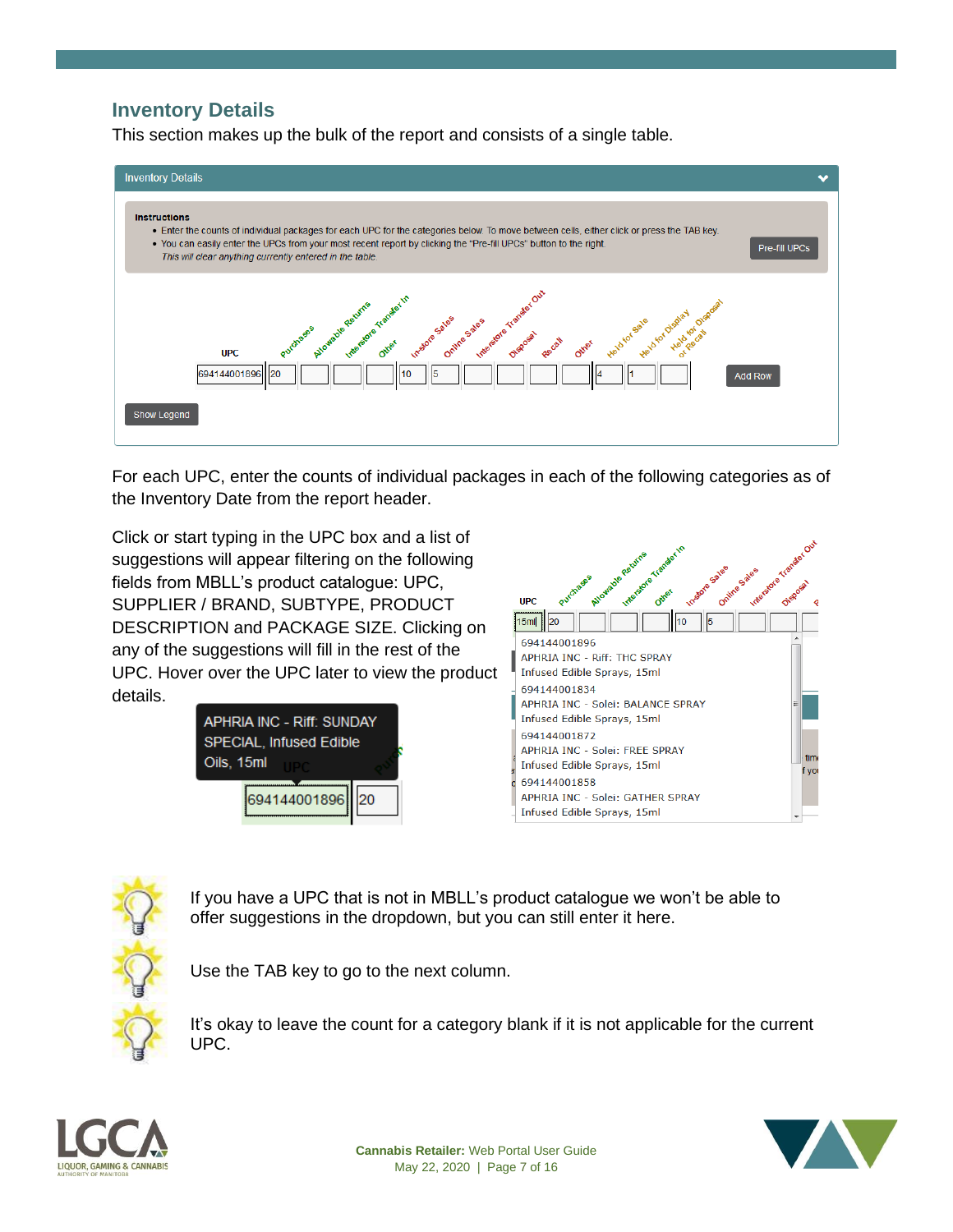#### **Inventory Categories**

The following are detailed descriptions of all the inventory categories. This information can also be viewed by clicking the **Show Legend** button below the inventory counts table.

#### *Inventory Additions*

Inventory additions refer to product received during the reporting period.

|                          | Purchases   Product ordered from MBLL and received at the retail cannabis store                                                  |
|--------------------------|----------------------------------------------------------------------------------------------------------------------------------|
| <b>Allowable Returns</b> | Product returned by a customer as a result of a recall or quality                                                                |
|                          | control issue or returned as undeliverable for a remote order                                                                    |
|                          | Product received from another retail cannabis store or transferred in                                                            |
|                          | Interstore Transfer In   Friends Reserved to the Storage location*                                                               |
|                          |                                                                                                                                  |
|                          | Other Any reason not already covered by another inventory addition<br>Category (e.g., adjustments to previously reported values) |

#### *Inventory Reductions*

Inventory reductions refer to product that left the retail cannabis store during the reporting period.

| <b>In-store Sales</b>          | Product sold directly to a customer                                                                           |
|--------------------------------|---------------------------------------------------------------------------------------------------------------|
| <b>Online Sales</b>            | Product sold to a customer via a website operated by the licensee<br>and that has left the store for delivery |
|                                | Product sent to another retail cannabis store or authorized off-site                                          |
| <b>Interstore Transfer Out</b> | storage location*                                                                                             |
| <b>Disposal</b>                | Product destroyed                                                                                             |
| Recall                         | Product returned to a federally licensed producer as the subject of a<br>recall notice                        |
| Other                          | Any reason not already covered by another inventory reduction<br>category (e.g., theft, loss of product)      |

#### *Balance on Hand*

Balance on hand refers to product that remains at the retail cannabis store (or approved off-site storage location) at the end of the reporting period.

| Held for Sale Product physically located in the retail cannabis store that is<br>available for sale |
|-----------------------------------------------------------------------------------------------------|
| Held for Display   Product being used in display containers in the retail cannabis store            |
| Held for Disposal or Product awaiting disposal or recall in the retail cannabis store               |



\* Only licensees that have received prior written approval by the executive director may use or record inventory at an off-site storage location.





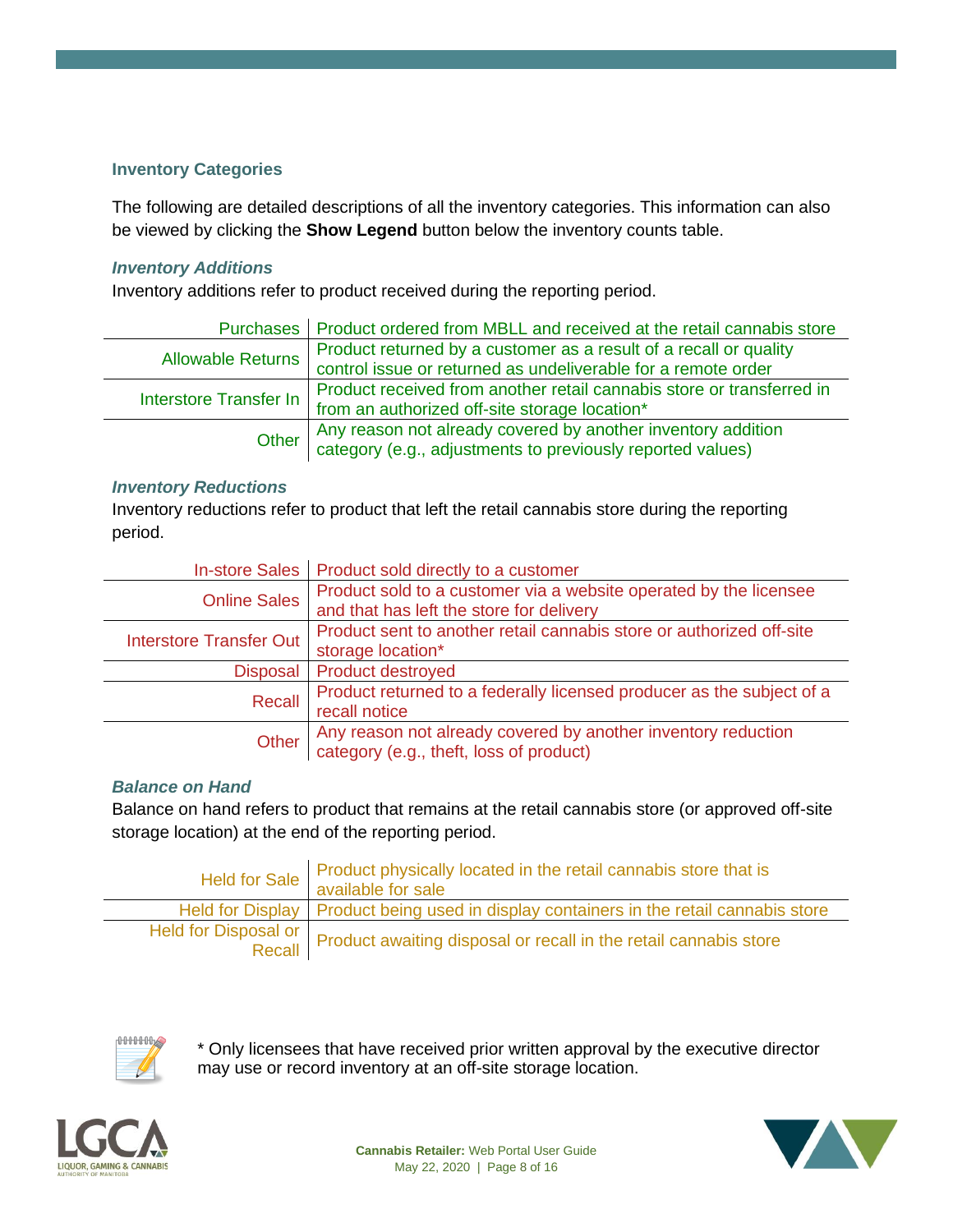#### <span id="page-9-0"></span>**Using the Inventory Details Table**

The following buttons modify the rows and content of the inventory details table in some way. Look for the red arrows to find their location on the right-hand side of the screenshot below.

| <b>Add Row</b>                 | Adds a new blank row to the bottom of the table                                                                                                                   |
|--------------------------------|-------------------------------------------------------------------------------------------------------------------------------------------------------------------|
| ×                              | Deletes the associated row                                                                                                                                        |
| <b>Pre-fill</b><br><b>UPCs</b> | Deletes all rows currently in the table, then creates new rows pre-filled with the<br>same UPCs that were used in the previous reporting period with blank counts |





The **Show Legend** button toggles the display of additional information explaining the different inventory categories.

### <span id="page-9-1"></span>**Notes**

You can add a note to the LGCA along with your report by writing any message in this section. If you reported inventory reductions in the Other category or inventory additions in the Allowable Returns or Other categories, you will need to provide more information about the circumstances of these entries before you can submit the report.



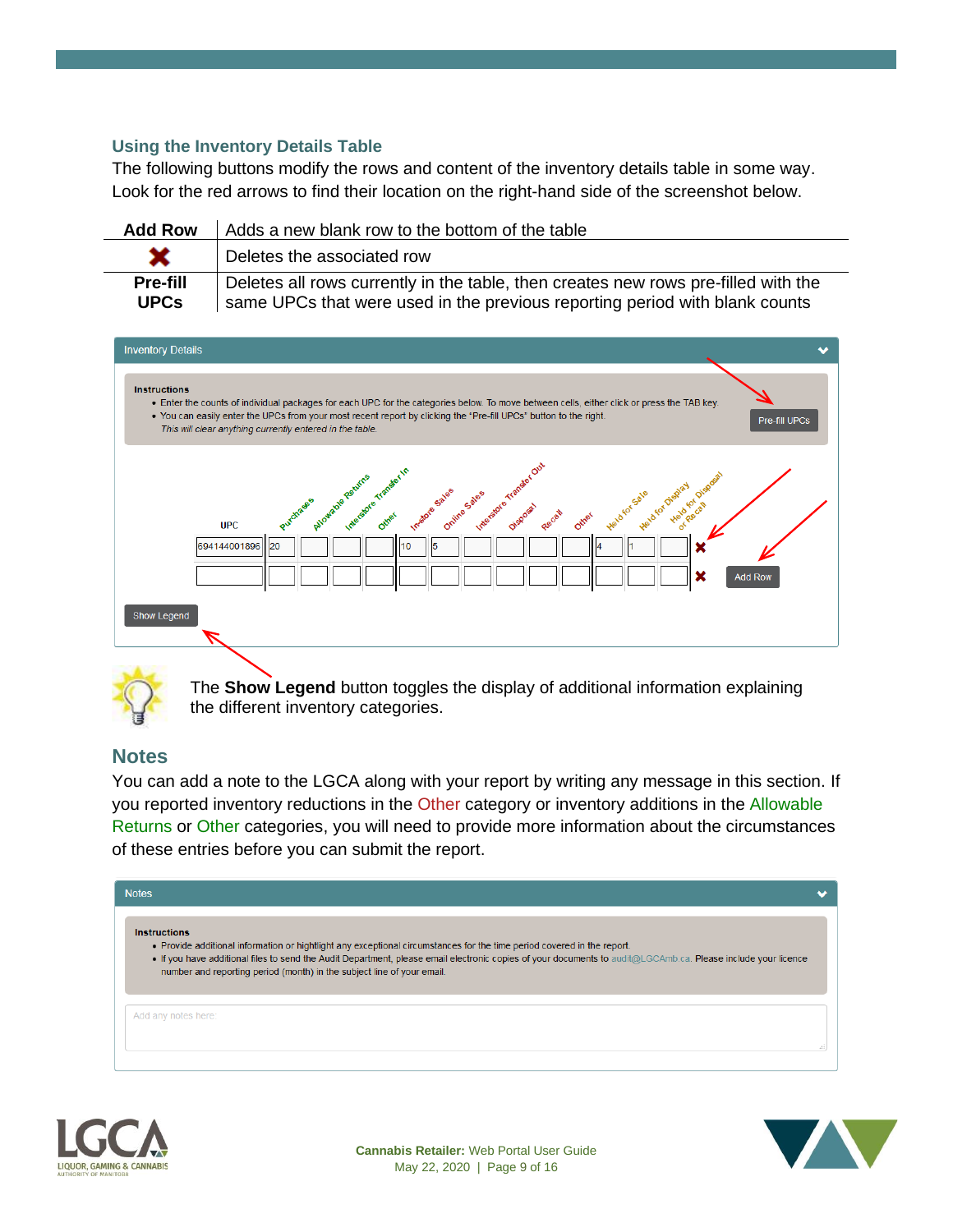### <span id="page-10-0"></span>**Off-site Storage Locations**

Off-site storage locations approved by the LGCA have to submit their own inventory reports. The format and method of submitting an off-site storage report is largely the same as for a retail store. There are only a couple small differences between the two:

- 1. Transfers into and out of an off-site storage location cannot be grouped into one category. Transfers need to be recorded per retail store.
- 2. The In-store Sales and Online Sales inventory reduction categories and the Held for Display balance on hand category are not applicable to off-site storage locations.





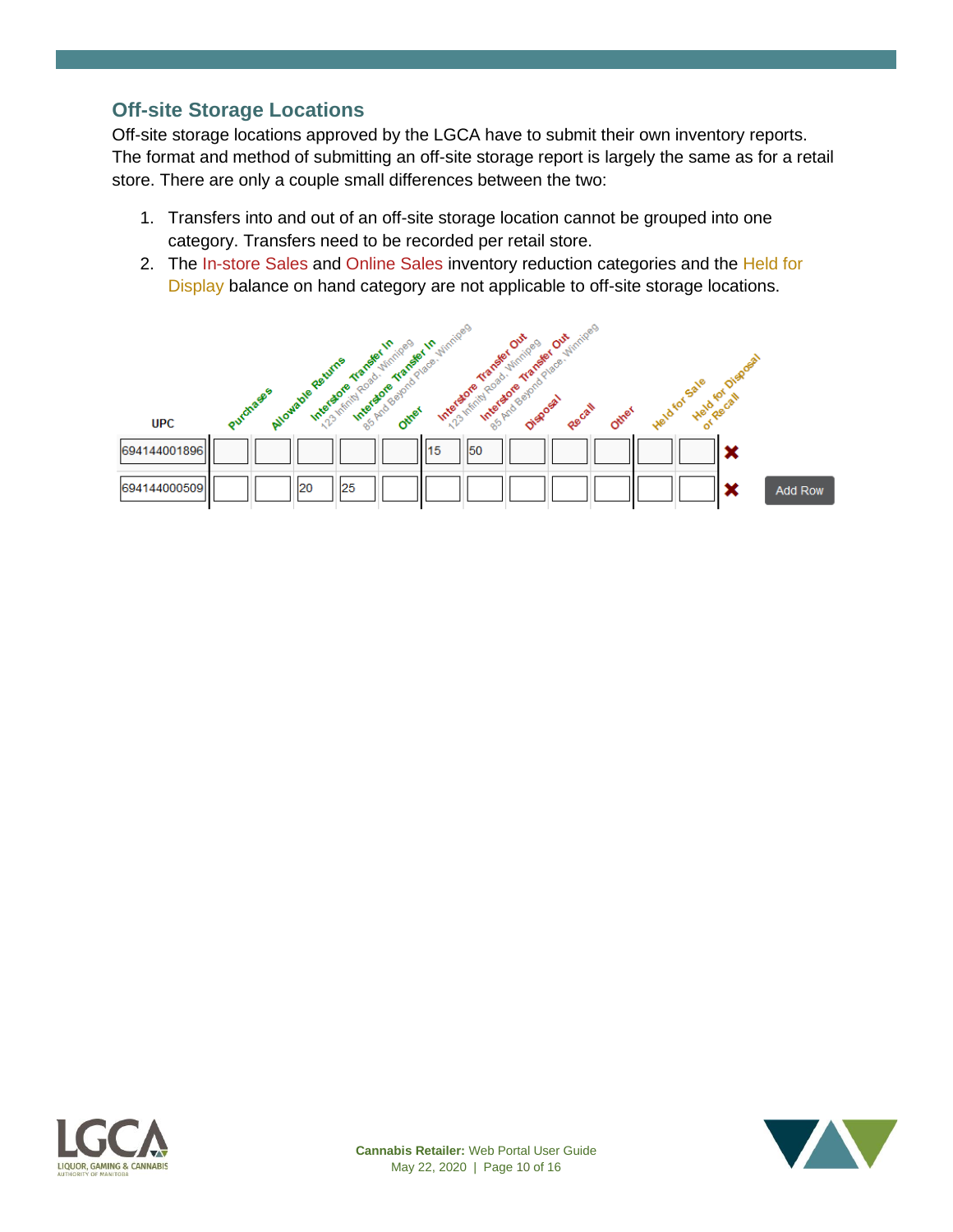# <span id="page-11-0"></span>**Saving Your Work and Returning to it Later**

Click the **Save** button at the bottom of the inventory report page to save your progress and stop editing the current report. Clicking the **Review and Submit** button will also save your progress before opening the review page. If your report has any errors when you click the save button, you will have to fix them before saving. See the Error Checking section below for more detail.

### <span id="page-11-1"></span>**Returning to a Saved Report**

To return to a saved report that you are ready to continue working on, go to the reports dashboard and click the **Edit** button to the right of the Incomplete Report table.

| Incomplete Report      |                                                                            |                   |                       |  |  |
|------------------------|----------------------------------------------------------------------------|-------------------|-----------------------|--|--|
| <b>Status</b>          | <b>Reporting Period</b>                                                    | <b>Due Date</b>   |                       |  |  |
| On time                | November, 2019                                                             | December 09, 2019 | Edit<br><b>Delete</b> |  |  |
| <b>Upcoming Report</b> |                                                                            |                   |                       |  |  |
|                        | Please submit all incomplete inventory reports before beginning a new one. |                   |                       |  |  |
|                        |                                                                            |                   |                       |  |  |
|                        |                                                                            |                   |                       |  |  |
|                        |                                                                            |                   |                       |  |  |
|                        |                                                                            |                   |                       |  |  |

### <span id="page-11-2"></span>**Deleting a Saved Report**

To delete a saved report, go to the reports dashboard and click the **Delete** button to the right of the Incomplete Report table. A box will slide down asking you to confirm the deletion. Once a saved report is deleted its reporting period will become available again in the Upcoming Report table.





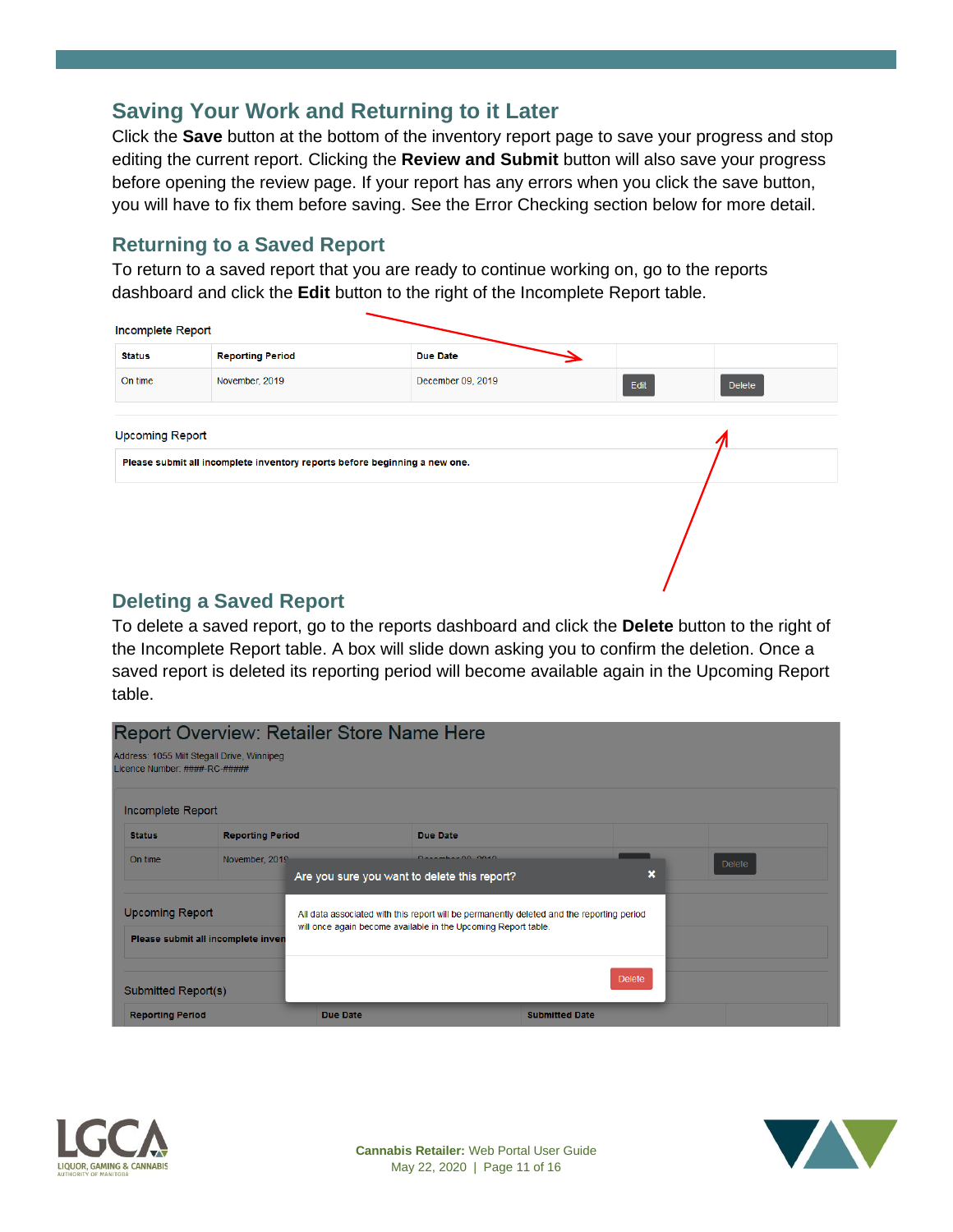### <span id="page-12-0"></span>**Error Checking**

When you click the **Save** or **Review and Submit** buttons, your report will automatically be checked for errors. If there are no errors, the save will be successful and you will be able to proceed to the next page. If any errors exist, you will stay on the current page and the errors will be highlighted or otherwise indicated.



*If any errors were found, your report did not save.* Please make sure to correct any errors and press the **Save** or **Review and Submit** button again to properly save your data.

Errors in the inventory details table itself are indicated by red highlighting on the affected cells. A description of the types of errors present in the table also appears at the bottom. Fixing the errors will immediately remove the highlighting and associated message (if no other errors of the same type exist).



Show Legend

Please correct the errors in the highlighted cells before saving:

- . You must enter at least one count per UPC.
- You must enter a UPC.
- . You must enter a note if you have recorded any inventory additions in the Allowable Returns or Other columns or inventory reductions in the Other column.
- You may only enter one row per UPC. If you have not accidentally chosen a duplicate UPC, please combine your counts into a single row.



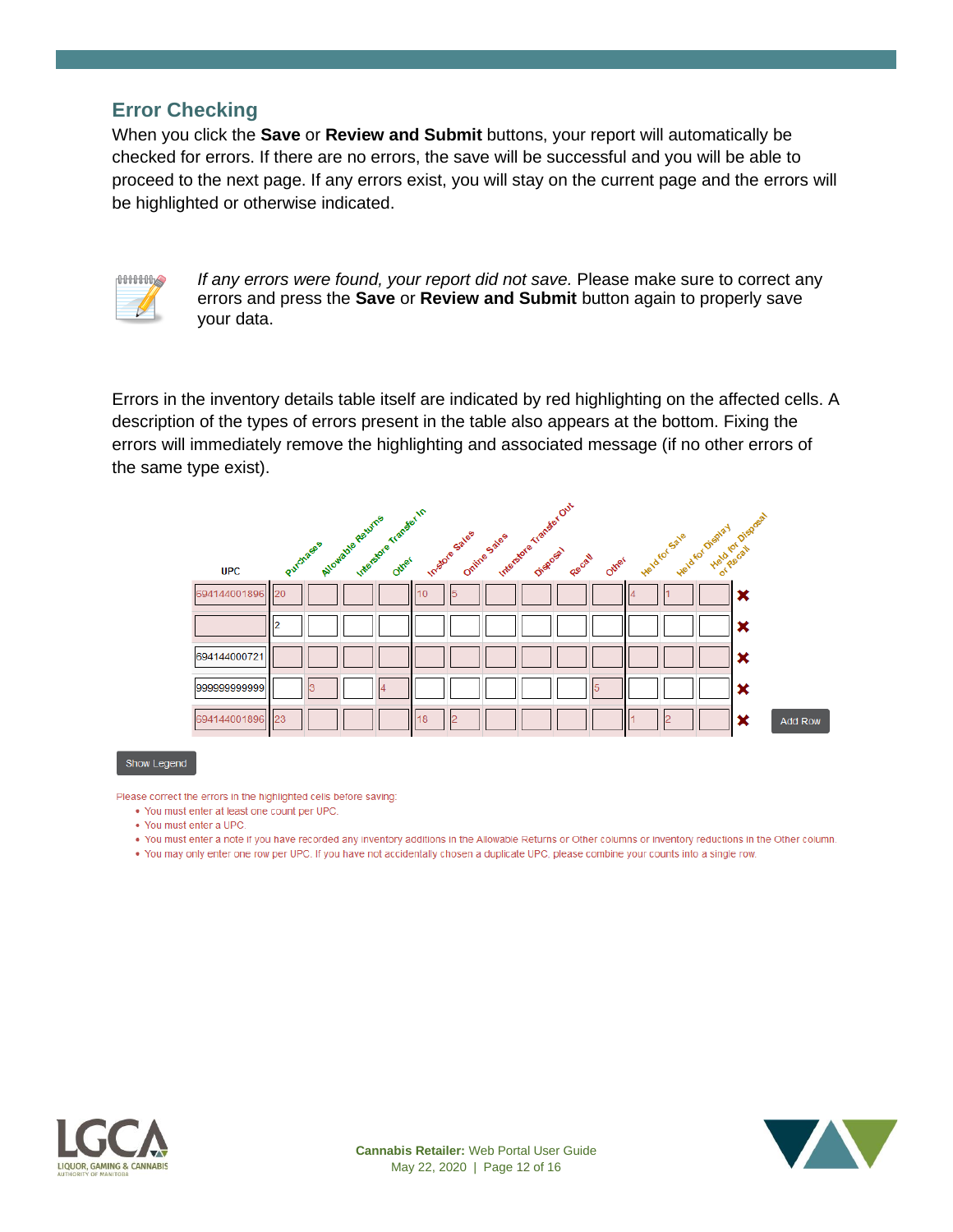# <span id="page-13-0"></span>**Submitting a Report**

To submit a report, click the **Review and Submit** button at the bottom of the Edit Report page to be taken to the Review Report page. On this page you will be shown a read-only copy of all the data in your report.

### **Review Inventory Report**

Retailer Store Name Here 1055 Milt Stegall Drive, Winnipeg ####-RC-##### Reporting Period: November, 2019

Inventory Date: 11-30-2019



□ I certify that the information provided in this report accurately reflects the retailer's records and is correct to the best of my knowledge and belief.

#### **Privacy Notice**



If everything is correct, click the checkboxes for the certification and privacy notice to enable the Submit button. Click the **Submit** button to submit your report.



If you need to change any data before submitting your report, press the **Back** button to be taken back to the Edit Report page. After you click **Submit** you will not be able to make any more modifications.



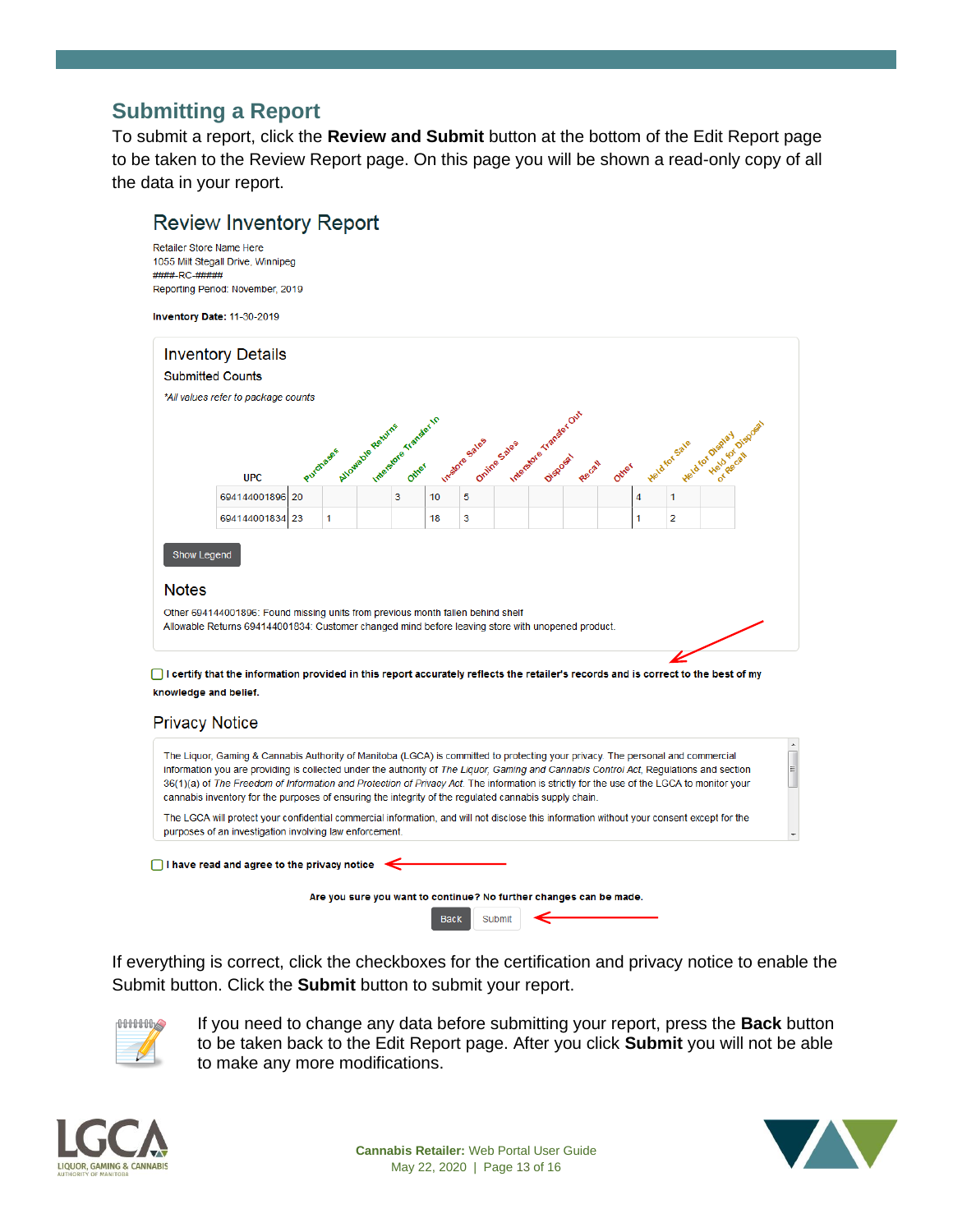# <span id="page-14-0"></span>**Viewing Previously Submitted Reports**

All previously submitted reports are available to view on the web portal. This not only preserves a record of your submission but also acts as confirmation that the LGCA has successfully received the report.

# Report Overview: Retailer Store Name Here

Address: 1055 Milt Stegall Drive, Winnipeg Licence Number: ####-RC-#####

| Incomplete Report                                      |                         |                    |                  |                       |       |             |             |  |  |
|--------------------------------------------------------|-------------------------|--------------------|------------------|-----------------------|-------|-------------|-------------|--|--|
| You don't have any incomplete inventory reports saved. |                         |                    |                  |                       |       |             |             |  |  |
|                                                        |                         |                    |                  |                       |       |             |             |  |  |
| <b>Upcoming Report</b>                                 |                         |                    |                  |                       |       |             |             |  |  |
| <b>Status</b>                                          | <b>Reporting Period</b> |                    | <b>Due Date</b>  |                       |       |             |             |  |  |
| On time                                                | December, 2019          |                    | January 08, 2020 |                       | Start | Upload CSV  |             |  |  |
| Submitted Report(s)                                    |                         |                    |                  |                       |       |             |             |  |  |
| <b>Reporting Period</b>                                |                         | <b>Due Date</b>    |                  | <b>Submitted Date</b> |       |             |             |  |  |
| November, 2019                                         |                         | December 09, 2019  |                  | December 09, 2019     |       |             | <b>View</b> |  |  |
| October, 2019                                          |                         | November 08, 2019  |                  | November 05, 2019     |       |             | <b>View</b> |  |  |
| September, 2019                                        |                         | October 08, 2019   |                  | October 07, 2019      |       |             | <b>View</b> |  |  |
| August, 2019                                           |                         | September 09, 2019 |                  | September 09, 2019    |       | <b>View</b> |             |  |  |
| <b>July</b> , 2019                                     |                         | August 08, 2019    |                  | August 05, 2019       |       |             | <b>View</b> |  |  |
|                                                        |                         |                    |                  |                       |       |             |             |  |  |

Click the **View** button to the right of a row in the Submitted Report(s) table to see the contents of that report.



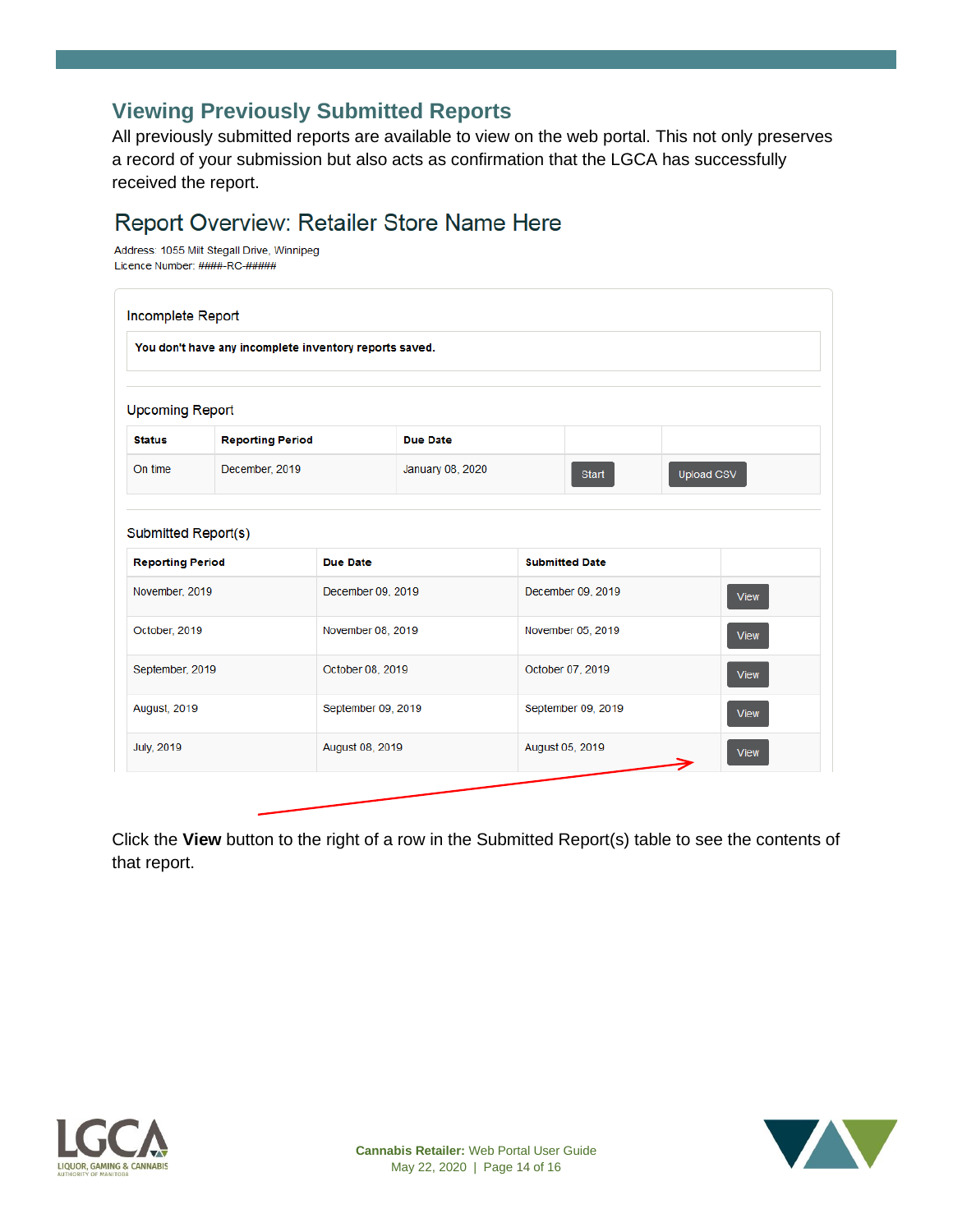The top portion of the View Report page is the same as the Review Report page, with the Submitted Counts table containing the original information submitted to the LGCA. If you added a note to your report submission it is also displayed below the Submitted Counts table (the Review Report page behaves the same). The only difference between the View Report page and the Review Report page is that the certification statement, privacy policy and submit buttons are missing.

# **Cannabis Retailer Inventory Report**

Retailer Store Name Here 1055 Milt Stegall Drive, Winnipeg ####-RC-##### Reporting Period: November, 2019

Inventory Date: 11-30-2019